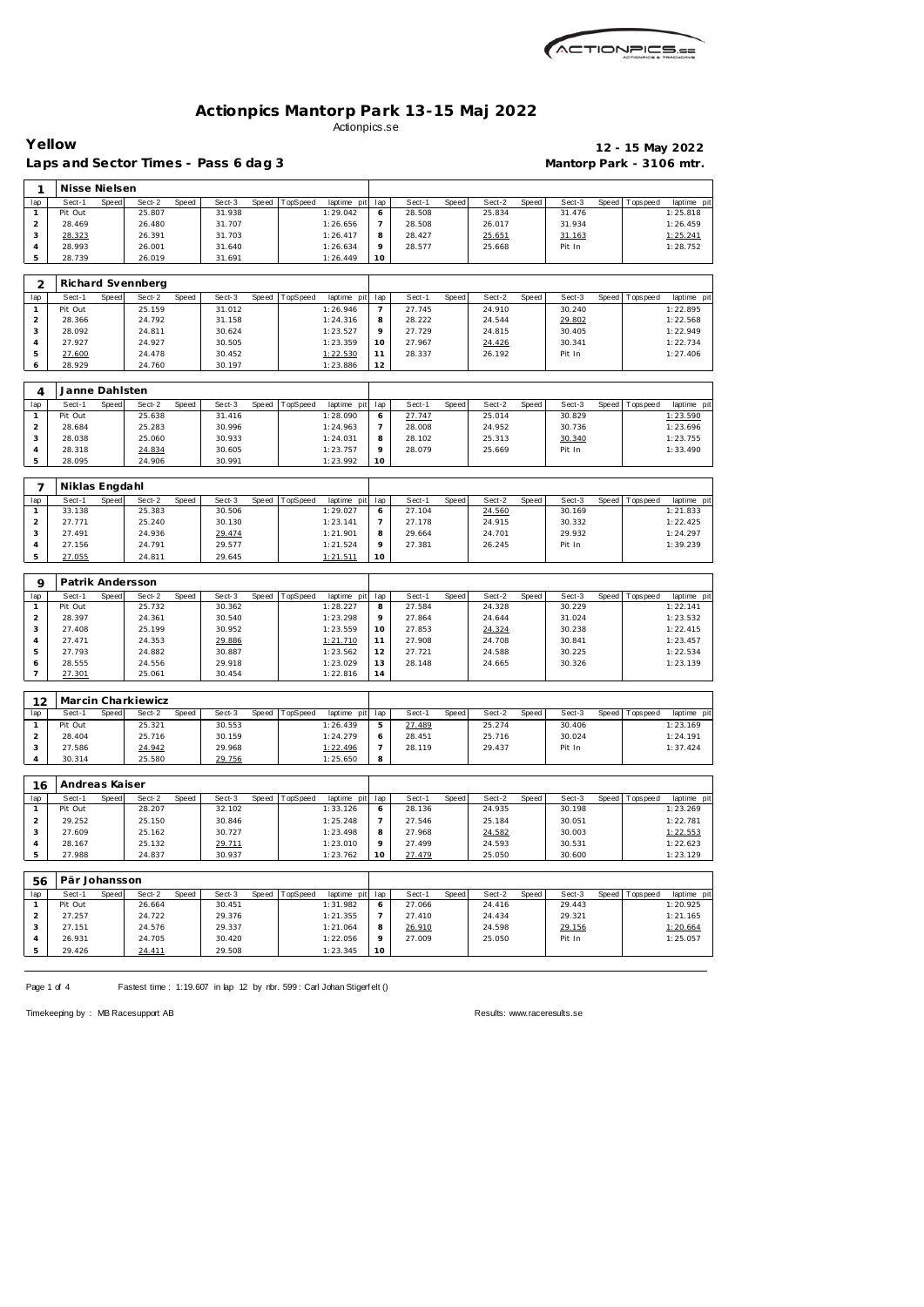

| Yellow                  |                           |       |                  |       | Laps and Sector Times - Pass 6 dag 3 |       |          |                         |                          |                  |       |                  |       | Mantorp Park - 3106 mtr. |       |                 | 12 - 15 May 2022       |
|-------------------------|---------------------------|-------|------------------|-------|--------------------------------------|-------|----------|-------------------------|--------------------------|------------------|-------|------------------|-------|--------------------------|-------|-----------------|------------------------|
| 58                      | Andreas Barman            |       |                  |       |                                      |       |          |                         |                          |                  |       |                  |       |                          |       |                 |                        |
| lap                     | Sect-1                    | Speed | Sect-2           | Speed | Sect-3                               | Speed | TopSpeed | laptime pit             | lap                      | Sect-1           | Speed | Sect-2           | Speed | Sect-3                   | Speed | Tops peed       | laptime pi             |
| $\mathbf{1}$            | Pit Out                   |       | 25.954           |       | 31.553                               |       |          | 1:29.073                | $\overline{7}$           | 28.872           |       | 25.738           |       | 31.333                   |       |                 | 1:25.943               |
| $\overline{c}$          | 28.119                    |       | 25.714           |       | 30.970                               |       |          | 1:24.803                | 8                        | 29.020           |       | 26.179           |       | 31.926                   |       |                 | 1:27.125               |
| 3                       | 28.285                    |       | 25.690           |       | 31.276                               |       |          | 1:25.251                | 9                        | 28.103           |       | 25.910           |       | 31.188                   |       |                 | 1:25.201               |
| 4                       | 29.375                    |       | 25.980           |       | 32.326                               |       |          | 1:27.681                | 10                       | 28.033           |       | 25.694           |       | 30.874                   |       |                 | 1:24.601               |
| 5<br>6                  | 29.863<br>29.094          |       | 25.846<br>25.979 |       | 32.607<br>31.806                     |       |          | 1:28.316<br>1:26.879    | 11<br>12                 | 28.094           |       | 25.442           |       | 31.137                   |       |                 | 1:24.673               |
|                         |                           |       |                  |       |                                      |       |          |                         |                          |                  |       |                  |       |                          |       |                 |                        |
| 65                      | Max Eriksson              |       |                  |       |                                      |       |          |                         |                          |                  |       |                  |       |                          |       |                 |                        |
| lap                     | Sect-1                    | Speed | Sect-2           | Speed | Sect-3                               | Speed | TopSpeed | laptime pit             | lap                      | Sect-1           | Speed | Sect-2           | Speed | Sect-3                   | Speed | Tops peed       | laptime pi             |
| 1                       | Pit Out                   |       | 27.609           |       | 31.674                               |       |          | 1:33.952                | $\overline{\phantom{a}}$ | 28.417           |       | 24.776           |       | 30.781                   |       |                 | 1:23.974               |
| $\overline{c}$          | 28.786                    |       | 25.146           |       | 30.621                               |       |          | 1:24.553                | 8<br>9                   | 27.662           |       | 24.716           |       | 30.477                   |       |                 | 1:22.855               |
| 3<br>$\overline{4}$     | 27.811<br>27.902          |       | 24.931<br>25.117 |       | 30.272<br>30.365                     |       |          | 1:23.014                | 10                       | 28.045<br>27.933 |       | 24.891<br>25.276 |       | 30.348<br>30.424         |       |                 | 1:23.284<br>1:23.633   |
| 5                       | 28.193                    |       | 24.898           |       | 30.495                               |       |          | 1:23.384<br>1:23.586    | 11                       | 27.857           |       | 25.112           |       | 30.487                   |       |                 | 1:23.456               |
| 6                       | 27.791                    |       | 25.487           |       | 31.341                               |       |          | 1:24.619                | 12                       | 27.556           |       | 25.156           |       | 30.709                   |       |                 | 1:23.421               |
|                         |                           |       |                  |       |                                      |       |          |                         |                          |                  |       |                  |       |                          |       |                 |                        |
| 86<br>lap               | Staffan Lindahl<br>Sect-1 | Speed | Sect-2           | Speed | Sect-3                               | Speed | TopSpeed | laptime pit             | lap                      | Sect-1           | Speed | Sect-2           | Speed | Sect-3                   | Speed | Tops peed       | laptime pi             |
| $\mathbf{1}$            | Pit Out                   |       | 26.868           |       | 32.546                               |       |          | 1:32.534                | 5                        | 29.531           |       | 26.497           |       | 32.705                   |       |                 | 1:28.733               |
| 2                       | 29.154                    |       | 26.712           |       | 32.329                               |       |          | 1:28.195                | 6                        | 29.956           |       | 27.029           |       | 32.505                   |       |                 | 1:29.490               |
| 3                       | 29.118                    |       | 27.088           |       | 32.854                               |       |          | 1:29.060                | $\overline{7}$           | 29.592           |       | 26.873           |       | 32.581                   |       |                 | 1:29.046               |
| $\overline{4}$          | 29.406                    |       | 26.905           |       | 32.354                               |       |          | 1:28.665                | 8                        | 29.505           |       | 26.682           |       | Pit In                   |       |                 | 1:39.294               |
| 87                      | Dennis Krieg              |       |                  |       |                                      |       |          |                         |                          |                  |       |                  |       |                          |       |                 |                        |
| lap                     | Sect-1                    | Speed | Sect-2           | Speed | Sect-3                               | Speed | TopSpeed | laptime pit             | lap                      | Sect-1           | Speed | Sect-2           | Speed | Sect-3                   | Speed | Tops pee d      | laptime pi             |
| 1                       | 32.680                    |       | 25.082           |       | 30.447                               |       |          | 1:28.209                | 5                        | 28.273           |       | 24.819           |       | 29.867                   |       |                 | 1:22.959               |
| $\overline{c}$          | 27.692                    |       | 24.910           |       | 29.915                               |       |          | 1:22.517                | 6                        | 26.906           |       | 24.569           |       | 29.981                   |       |                 | 1:21.456               |
| 3                       | 27.096                    |       | 25.568           |       | 30.542                               |       |          | 1:23.206                | 7                        | 27.359           |       | 25.746           |       | Pit In                   |       |                 | 1:30.798               |
| $\overline{4}$          | 27.339                    |       | 24.923           |       | 29.907                               |       |          | 1:22.169                | 8                        |                  |       |                  |       |                          |       |                 |                        |
| 97                      | Per Breitenstein          |       |                  |       |                                      |       |          |                         |                          |                  |       |                  |       |                          |       |                 |                        |
| lap                     | Sect-1                    | Speed | Sect-2           | Speed | Sect-3                               | Speed | TopSpeed | laptime pit             | lap                      | Sect-1           | Speed | Sect-2           | Speed | Sect-3                   | Speed | T ops pee d     | laptime pi             |
| 1                       | Pit Out                   |       | 25.431           |       | 31.599                               |       |          | 1:27.730                | 6                        | 28.233           |       | 25.566           |       | 30.980                   |       |                 | 1:24.779               |
| $\overline{c}$          | 28.528                    |       | 25.376           |       | 31.293                               |       |          | 1:25.197                | $\overline{\phantom{a}}$ | 28.875           |       | 25.185           |       | 31.132                   |       |                 | 1:25.192               |
| 3                       | 28.491                    |       | 25.287           |       | 31.183                               |       |          | 1:24.961                | 8                        | 28.361           |       | 25.059           |       | 31.183                   |       |                 | 1:24.603               |
| $\overline{4}$          | 28.253                    |       | 25.868           |       | 31.379                               |       |          | 1:25.500                | 9                        | 28.372           |       | 25.008           |       | 31.511                   |       |                 | 1:24.891               |
| 5                       | 28.308                    |       | 26.271           |       | 31.219                               |       |          | 1:25.798                | 10                       | 28.459           |       | 25.740           |       | Pit In                   |       |                 | 1:32.456               |
| 109                     | Ludvig Sjöholm            |       |                  |       |                                      |       |          |                         |                          |                  |       |                  |       |                          |       |                 |                        |
| lap                     | Sect-1                    | Speed | Sect-2           | Speed | Sect-3                               | Speed | TopSpeed | laptime pit             | lap                      | Sect-1           | Speed | Sect-2           | Speed | Sect-3                   | Speed | Tops peed       | laptime pi             |
| $\mathbf{1}$            | Pit Out                   |       | 27.383           |       | 31.847                               |       |          | 1:30.516                | $\overline{7}$           | 28.427           |       | 26.906           |       | 32.053                   |       |                 | 1:27.386               |
| $\overline{a}$          | 28.559                    |       | 27.301           |       | 32.219                               |       |          | 1:28.079                | 8                        | 28.481           |       | 26.875           |       | 31.110                   |       |                 | 1:26.466               |
| 3                       | 28.896                    |       | 26.748           |       | 31.746                               |       |          | 1:27.390                | 9                        | 28.285           |       | 26.760           |       | 31.535                   |       |                 | 1:26.580               |
| 4                       | 28.388                    |       | 26.950           |       | 31.380                               |       |          | 1:26.718                | 10                       | 28.551           |       | 26.933           |       | 31.651                   |       |                 | 1:27.135               |
| 5<br>6                  | 28.349<br>28.458          |       | 27.096<br>27.226 |       | 31.557<br>31.339                     |       |          | 1:27.002<br>1:27.023    | 11<br>12                 | 28.669           |       | 27.111           |       | Pit In                   |       |                 | 1:33.475               |
|                         |                           |       |                  |       |                                      |       |          |                         |                          |                  |       |                  |       |                          |       |                 |                        |
| 110<br>lap              | David Mattsson<br>Sect-1  | Speed | Sect-2           | Speed | Sect-3                               | Speed | TopSpeed | laptime pit             | lap                      | Sect-1           | Speed | Sect-2           | Speed | Sect-3                   | Speed | Tops peed       | laptime pi             |
| $\mathbf{1}$            | Pit Out                   |       | 26.507           |       | 31.919                               |       |          | 1:29.667                | $\overline{7}$           | 28.324           |       | 25.732           |       | 31.426                   |       |                 | 1:25.482               |
| $\overline{\mathbf{c}}$ | 28.860                    |       | 25.363           |       | 31.928                               |       |          | 1:26.151                | 8                        | 28.310           |       | 25.489           |       | 30.860                   |       |                 | 1:24.659               |
| 3                       | 28.959                    |       | 25.586           |       | 31.658                               |       |          | 1:26.203                | 9                        | 28.645           |       | 25.489           |       | 32.120                   |       |                 | 1:26.254               |
| 4                       | 28.869                    |       | 25.830           |       | 31.128                               |       |          | 1:25.827                | 10                       | 28.517           |       | 25.570           |       | 31.289                   |       |                 | 1:25.376               |
|                         | 28.615                    |       | 25.529           |       | 31.055                               |       |          | 1:25.199                | 11                       | 28.221           |       | 25.219           |       | 30.881                   |       |                 | 1:24.321               |
|                         |                           |       |                  |       |                                      |       |          |                         | 12                       |                  |       |                  |       |                          |       |                 |                        |
| 5<br>6                  | 28.224                    |       | 25.840           |       | 31.128                               |       |          | 1:25.192                |                          | 28.381           |       | 25.913           |       | 31.070                   |       |                 | 1:25.364               |
|                         |                           |       |                  |       |                                      |       |          |                         |                          |                  |       |                  |       |                          |       |                 |                        |
| 113                     | Kalle Sjöberg             |       |                  |       |                                      |       |          |                         |                          |                  |       |                  |       |                          |       |                 |                        |
| lap<br>$\mathbf{1}$     | Sect-1<br>Pit Out         | Speed | Sect-2<br>26.232 | Speed | Sect-3<br>32.806                     | Speed | TopSpeed | laptime pit<br>1:32.002 | lap<br>3                 | Sect-1<br>29.595 | Speed | Sect-2<br>26.343 | Speed | Sect-3<br>32.115         | Speed | <b>Topspeed</b> | laptime pi<br>1:28.053 |

Page 2 of 4 Fastest time : 1:19.607 in lap 12 by rbr. 599 : Carl Johan Stigerf elt ()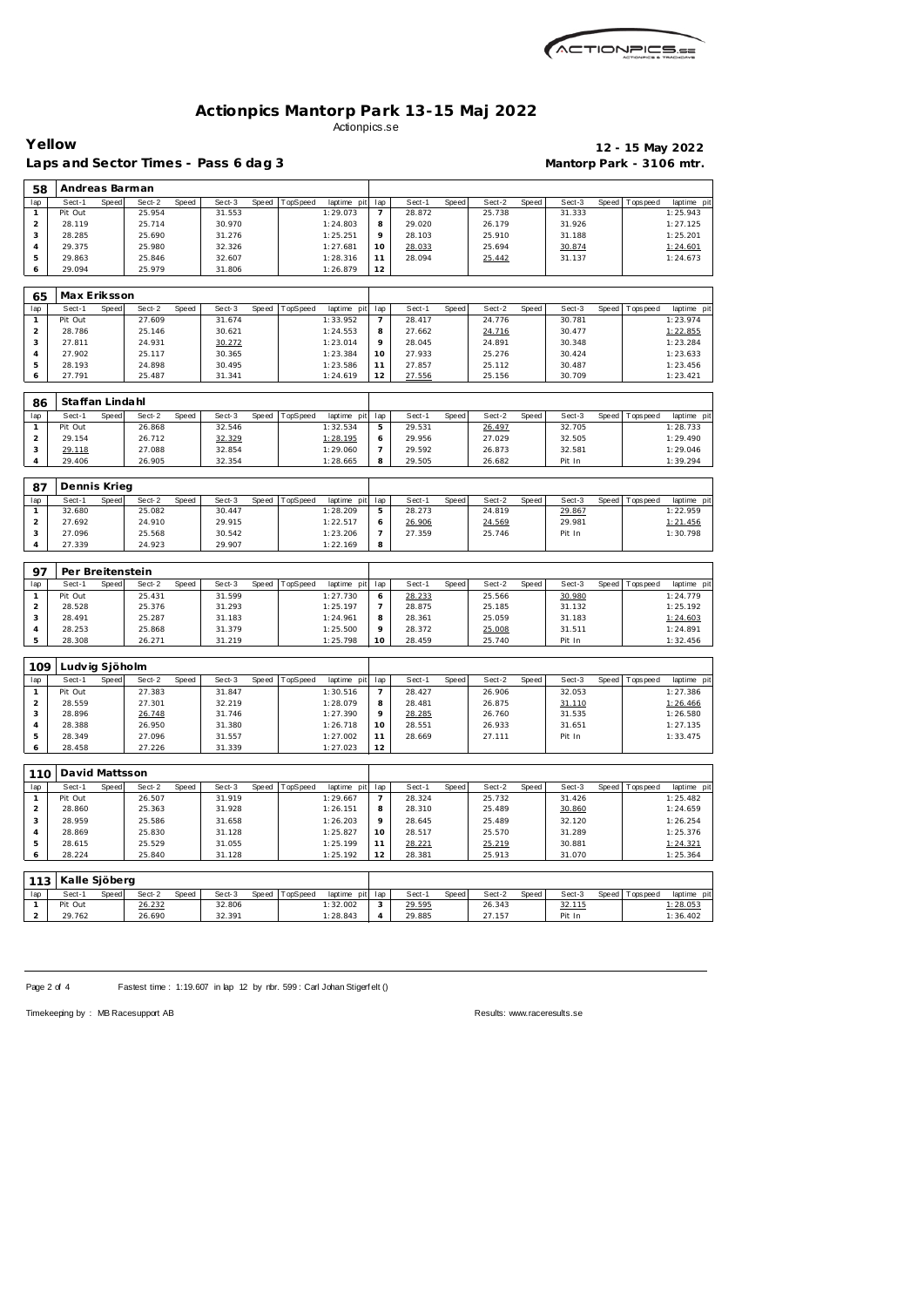

|                     | Yellow          |       |                     |       | Laps and Sector Times - Pass 6 dag 3 |       |          |             |                                 |        |       |        |       |        |       |                  | 12 - 15 May 2022<br>Mantorp Park - 3106 mtr. |
|---------------------|-----------------|-------|---------------------|-------|--------------------------------------|-------|----------|-------------|---------------------------------|--------|-------|--------|-------|--------|-------|------------------|----------------------------------------------|
| 146                 |                 |       | Joakim Strömberg    |       |                                      |       |          |             |                                 |        |       |        |       |        |       |                  |                                              |
| lap                 | Sect-1          | Speed | Sect-2              | Speed | Sect-3                               | Speed | TopSpeed | laptime pit | lap                             | Sect-1 | Speed | Sect-2 | Speed | Sect-3 | Speed | <b>Tops peed</b> | laptime pi                                   |
| $\mathbf{1}$        | Pit Out         |       | 26.348              |       | 30.970                               |       |          | 1:30.076    | 4                               | 27.946 |       | 25.213 |       | 30.494 |       |                  | 1:23.653                                     |
| $\overline{c}$      | 27.997          |       | 25.903              |       | 30.283                               |       |          | 1:24.183    | 5                               | 27.978 |       | 25.108 |       | 30.294 |       |                  | 1:23.380                                     |
| 3                   | 28.063          |       | 25.585              |       | 30.367                               |       |          | 1:24.015    | 6                               | 27.642 |       | 25.359 |       | Pit In |       |                  | 1:26.766                                     |
| 147                 |                 |       | Joachim Andersson   |       |                                      |       |          |             |                                 |        |       |        |       |        |       |                  |                                              |
| lap                 | Sect-1          | Speed | Sect-2              | Speed | Sect-3                               | Speed | TopSpeed | laptime pit | lap                             | Sect-1 | Speed | Sect-2 | Speed | Sect-3 | Speed | Tops peed        | laptime pi                                   |
| $\mathbf{1}$        | 33.822          |       | 26.180              |       | 31.051                               |       |          | 1:31.053    | 4                               | 27.500 |       | 25.678 |       | 31.699 |       |                  | 1:24.877                                     |
| $\overline{a}$      | 28.125          |       | 24.643              |       | 30.110                               |       |          | 1:22.878    | 5                               | 27.892 |       | 25.005 |       | 29.834 |       |                  | 1:22.731                                     |
| 3                   | 27.701          |       | 25.191              |       | 30.498                               |       |          | 1:23.390    | 6                               | 27.852 |       | 25.644 |       | Pit In |       |                  | 1:26.580                                     |
| 148                 | Lukas Strandäng |       |                     |       |                                      |       |          |             |                                 |        |       |        |       |        |       |                  |                                              |
| lap                 | Sect-1          | Speed | Sect-2              | Speed | Sect-3                               | Speed | TopSpeed | laptime pit | lap                             | Sect-1 | Speed | Sect-2 | Speed | Sect-3 | Speed | T ops peed       | laptime pi                                   |
| $\mathbf{1}$        | Pit Out         |       | 25.873              |       | 30.608                               |       |          | 1:29.205    | 5                               | 27.620 |       | 25.441 |       | 30.223 |       |                  | 1:23.284                                     |
| $\overline{c}$      | 27.891          |       | 25.438              |       | 30.761                               |       |          | 1:24.090    | 6                               | 27.579 |       | 25.379 |       | 30.082 |       |                  | 1:23.040                                     |
| 3                   | 27.805          |       | 25.586              |       | 30.433                               |       |          | 1:23.824    | 7                               | 28.154 |       | 25.637 |       | 30.476 |       |                  | 1:24.267                                     |
| 4                   | 29.487          |       | 25.420              |       | 30.506                               |       |          | 1:25.413    | 8                               | 27.862 |       | 26.112 |       | Pit In |       |                  | 1:36.173                                     |
| 301                 | Leif Johansson  |       |                     |       |                                      |       |          |             |                                 |        |       |        |       |        |       |                  |                                              |
| lap                 | Sect-1          | Speed | Sect-2              | Speed | Sect-3                               | Speed | TopSpeed | laptime pit | lap                             | Sect-1 | Speed | Sect-2 | Speed | Sect-3 | Speed | Tops peed        | laptime pit                                  |
| $\mathbf{1}$        | Pit Out         |       | 27.209              |       | 30.643                               |       |          | 1:31.486    | 7                               | 27.065 |       | 24.622 |       | 29.780 |       |                  | 1:21.467                                     |
| $\overline{c}$      | 27.267          |       | 24.924              |       | 29.780                               |       |          | 1:21.971    | 8                               | 28.207 |       | 25.205 |       | 30.232 |       |                  | 1:23.644                                     |
| 3                   | 27.408          |       | 25.150              |       | 29.920                               |       |          | 1:22.478    | 9                               | 28.638 |       | 25.508 |       | 32.515 |       |                  | 1:26.661                                     |
| 4                   | 27.425          |       | 25.102              |       | 30.060                               |       |          | 1:22.587    | 10                              | 27.430 |       | 24.793 |       | 30.177 |       |                  | 1:22.400                                     |
| 5                   | 27.005          |       | 25.023              |       | 29.911                               |       |          | 1:21.939    | 11                              | 26.937 |       | 24.823 |       | 29.808 |       |                  | 1:21.568                                     |
| 6                   | 27.191          |       | 24.863              |       | 29.714                               |       |          | 1:21.768    | 12                              | 27.648 |       | 25.467 |       | Pit In |       |                  | 1:30.146                                     |
| 350                 | Elias Mauritzon |       |                     |       |                                      |       |          |             |                                 |        |       |        |       |        |       |                  |                                              |
|                     | Sect-1          | Speed | Sect-2              | Speed | Sect-3                               | Speed | TopSpeed | laptime pit |                                 | Sect-1 | Speed | Sect-2 | Speed | Sect-3 | Speed | T ops peed       | laptime pi                                   |
| lap<br>$\mathbf{1}$ | Pit Out         |       | 26.889              |       | 31.004                               |       |          | 1:28.668    | lap<br>$\overline{\phantom{a}}$ | 27.456 |       | 26.444 |       | 30.288 |       |                  | 1:24.188                                     |
| $\overline{c}$      | 27.888          |       | 26.260              |       | 30.117                               |       |          | 1:24.265    |                                 | 27.499 |       | 26.548 |       | 30.293 |       |                  | 1:24.340                                     |
| 3                   | 27.716          |       | 26.080              |       | 29.842                               |       |          | 1:23.638    | 8<br>9                          | 27.729 |       | 26.827 |       | 30.612 |       |                  | 1:25.168                                     |
| 4                   | 27.498          |       | 26.132              |       | 30.416                               |       |          | 1:24.046    | 10                              | 28.223 |       | 26.700 |       | 30.693 |       |                  | 1:25.616                                     |
| 5                   | 29.040          |       | 25.978              |       | 31.078                               |       |          | 1:26.096    | 11                              | 27.851 |       | 26.725 |       | 30.435 |       |                  | 1:25.011                                     |
| 6                   | 27.334          |       | 26.370              |       | 30.285                               |       |          | 1:23.989    | 12                              | 27.436 |       | 26.700 |       | 30.676 |       |                  | 1:24.812                                     |
|                     |                 |       |                     |       |                                      |       |          |             |                                 |        |       |        |       |        |       |                  |                                              |
| 501                 | Roger Berglund  |       |                     |       |                                      |       |          |             |                                 |        |       |        |       |        |       |                  |                                              |
| lap                 | Sect-1          | Speed | Sect-2              | Speed | Sect-3                               | Speed | TopSpeed | laptime pit | lap                             | Sect-1 | Speed | Sect-2 | Speed | Sect-3 | Speed | Tops peed        | laptime pi                                   |
| $\mathbf{1}$        | Pit Out         |       | 25.023              |       | 30.758                               |       |          | 1:24.470    | 8                               | 26.676 |       | 24.625 |       | 29.944 |       |                  | 1:21.245                                     |
| $\overline{c}$      | 27.882          |       | 25.059              |       | 29.846                               |       |          | 1:22.787    | 9                               | 26.596 |       | 24.559 |       | 29.734 |       |                  | 1:20.889                                     |
| 3                   | 26.805          |       | 24.772              |       | 29.786                               |       |          | 1:21.363    | 10                              | 26.842 |       | 24.721 |       | 32.189 |       |                  | 1:23.752                                     |
| 4                   | 26.973          |       | 24.619              |       | 29.749                               |       |          | 1:21.341    | 11                              | 27.546 |       | 25.015 |       | 29.919 |       |                  | 1:22.480                                     |
| 5                   | 27.424          |       | 24.594              |       | 30.051                               |       |          | 1:22.069    | 12                              | 26.821 |       | 25.158 |       | 30.365 |       |                  | 1:22.344                                     |
| 6                   | 26.341          |       | 24.663              |       | 30.530                               |       |          | 1:21.534    | 13                              | 26.893 |       | 25.214 |       | 31.069 |       |                  | 1:23.176                                     |
| $\overline{7}$      | 26.459          |       | 24.425              |       | 29.524                               |       |          | 1:20.408    | 14                              |        |       |        |       |        |       |                  |                                              |
| 503                 | Christian Staaf |       |                     |       |                                      |       |          |             |                                 |        |       |        |       |        |       |                  |                                              |
| lap                 | Sect-1          | Speed | Sect-2              | Speed | Sect-3                               | Speed | TopSpeed | laptime pit | lap                             | Sect-1 | Speed | Sect-2 | Speed | Sect-3 | Speed | Tops peed        | laptime pi                                   |
| $\mathbf{1}$        | Pit Out         |       | 26.445              |       | 31.724                               |       |          | 1:31.480    | 5                               | 28.901 |       | 25.130 |       | 32.057 |       |                  | 1:26.088                                     |
| $\overline{c}$      | 28.708          |       | 25.989              |       | 31.302                               |       |          | 1:25.999    | 6                               | 29.331 |       | 25.769 |       | 31.781 |       |                  | 1:26.881                                     |
| 3                   | 29.786          |       | 26.113              |       | 32.396                               |       |          | 1:28.295    | 7                               | 29.111 |       | 25.467 |       | Pit In |       |                  | 1:38.462                                     |
| 4                   | 29.096          |       | 26.680              |       | 32.057                               |       |          | 1:27.833    | 8                               |        |       |        |       |        |       |                  |                                              |
| 504                 | Rasmus Östlund  |       |                     |       |                                      |       |          |             |                                 |        |       |        |       |        |       |                  |                                              |
| lap                 | Sect-1          | Speed | Sect-2              | Speed | Sect-3                               | Speed | TopSpeed | laptime pit | lap                             | Sect-1 | Speed | Sect-2 | Speed | Sect-3 | Speed | Tops peed        | laptime pit                                  |
| $\mathbf{1}$        | Pit Out         |       | 25.939              |       | 31.160                               |       |          | 1:29.254    | 4                               | 28.670 |       | 26.680 |       | 31.274 |       |                  | 1:26.624                                     |
| $\overline{a}$      | 28.250          |       | 25.194              |       | 30.691                               |       |          | 1:24.135    | 5                               | 28.170 |       | 25.487 |       | 30.591 |       |                  | 1:24.248                                     |
| 3                   | 28.143          |       | 25.620              |       | 30.785                               |       |          | 1:24.548    | 6                               | 28.295 |       | 25.981 |       | Pit In |       |                  | 1:35.311                                     |
|                     |                 |       |                     |       |                                      |       |          |             |                                 |        |       |        |       |        |       |                  |                                              |
| 508                 |                 |       | Anders Tobias GSX-R |       |                                      |       |          |             |                                 |        |       |        |       |        |       |                  |                                              |
| lap                 | Sect-1          | Speed | Sect-2              | Speed | Sect-3                               | Speed | TopSpeed | laptime pit | lap                             | Sect-1 | Speed | Sect-2 | Speed | Sect-3 | Speed | Tops pee d       | laptime pit                                  |
| $\mathbf{1}$        | Pit Out         |       | 25.360              |       | 31.037                               |       |          | 1:27.160    | $\overline{7}$                  | 28.839 |       | 25.123 |       | 30.878 |       |                  | 1:24.840                                     |
| $\overline{a}$      | 28.079          |       | 25.419              |       | 30.822                               |       |          | 1:24.320    | 8                               | 27.923 |       | 25.688 |       | 30.826 |       |                  | 1:24.437                                     |
| 3                   | 27.690          |       | 25.434              |       | 31.008                               |       |          | 1:24.132    | 9                               | 27.843 |       | 25.534 |       | 31.748 |       |                  | 1:25.125                                     |

Page 3 of 4 Fastest time : 1:19.607 in lap 12 by nbr. 599 : Carl Johan Stigerf elt ()